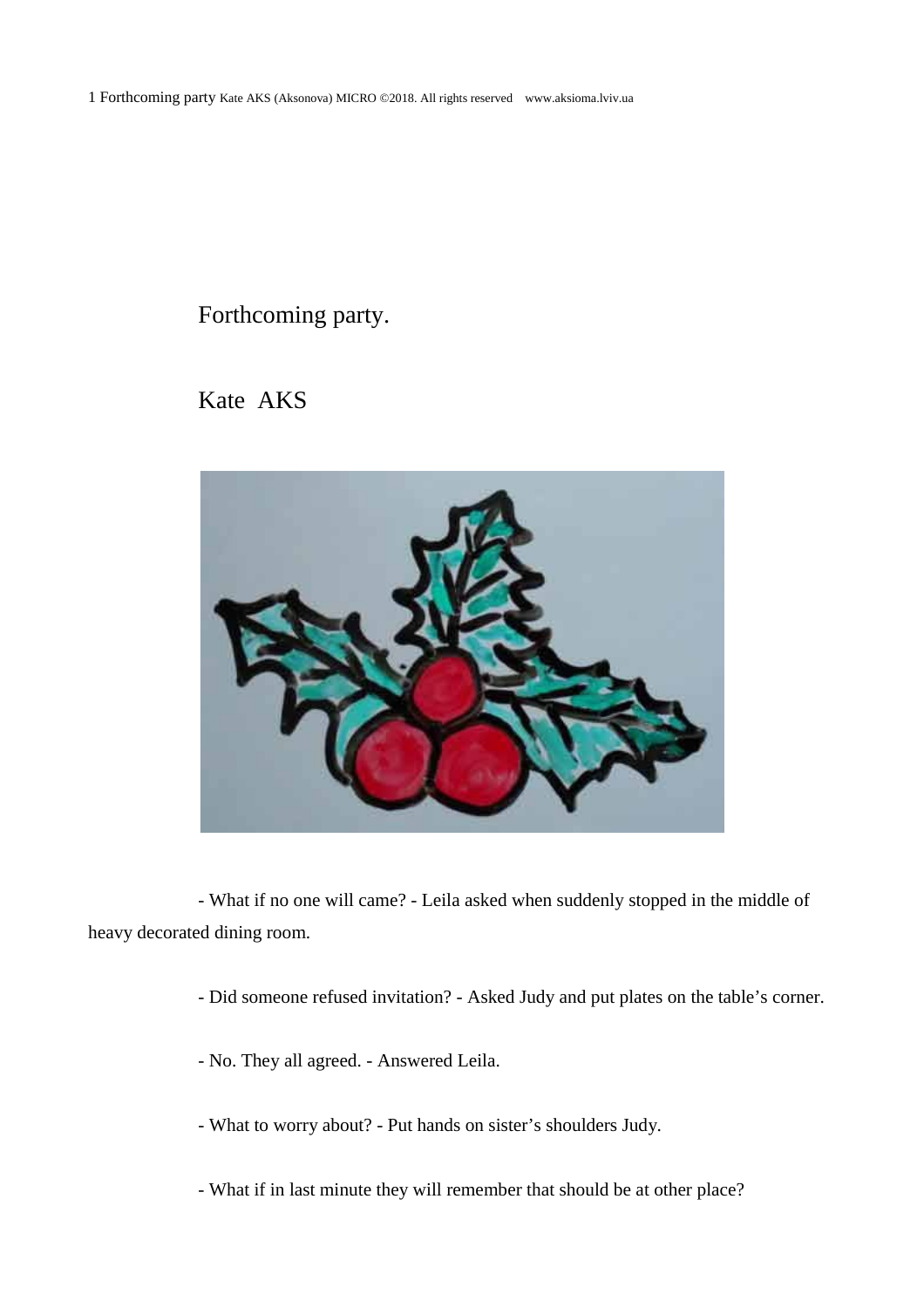- And why you think they refuse your party and arrive to other? You are older sister, don't forget this, Leila.

- Yes, Judy. But usually everyone invited Davy. And he sells car, they can't refuse. - Leila took deep breath. It was her first party after divorce.

- And to you they all say no? - Asked one more time Judy.

- No. I don't know that was good idea to return here. - Leila started to cry. - You remember how I leave town, on tennis coach's red car. I remember Davy's eyes. Davy usually solve everything. You know.

- Yes. But you was out of your mind, fine it was passion. - Added Judy. - And here you have everything. Home, work.

- I know. - Almost smiled Leila. - Davy didn't sell house and I have where to live. You took me back on work in our postcards business.

- You are co-owner, I had no choice. - Smiled Judy.

- Yes. You all stopped me and now you accept my returning. I don't know if I deserve it. I was thinking only about myself. - Leila sit on the corner of the sofa.

- We all made mistakes. We all are not perfect. - Reminded Judy.

Doorbell interrupted them.

- Mrs Albany, with fresh baking. - Loudly said Judy, inviting at home widow.

- Leila, I'm glad that you are back. - Said Stephanie Albany when entered dining room. - And I will come later, to the party, party after Christmas and before New Year. Your famous party.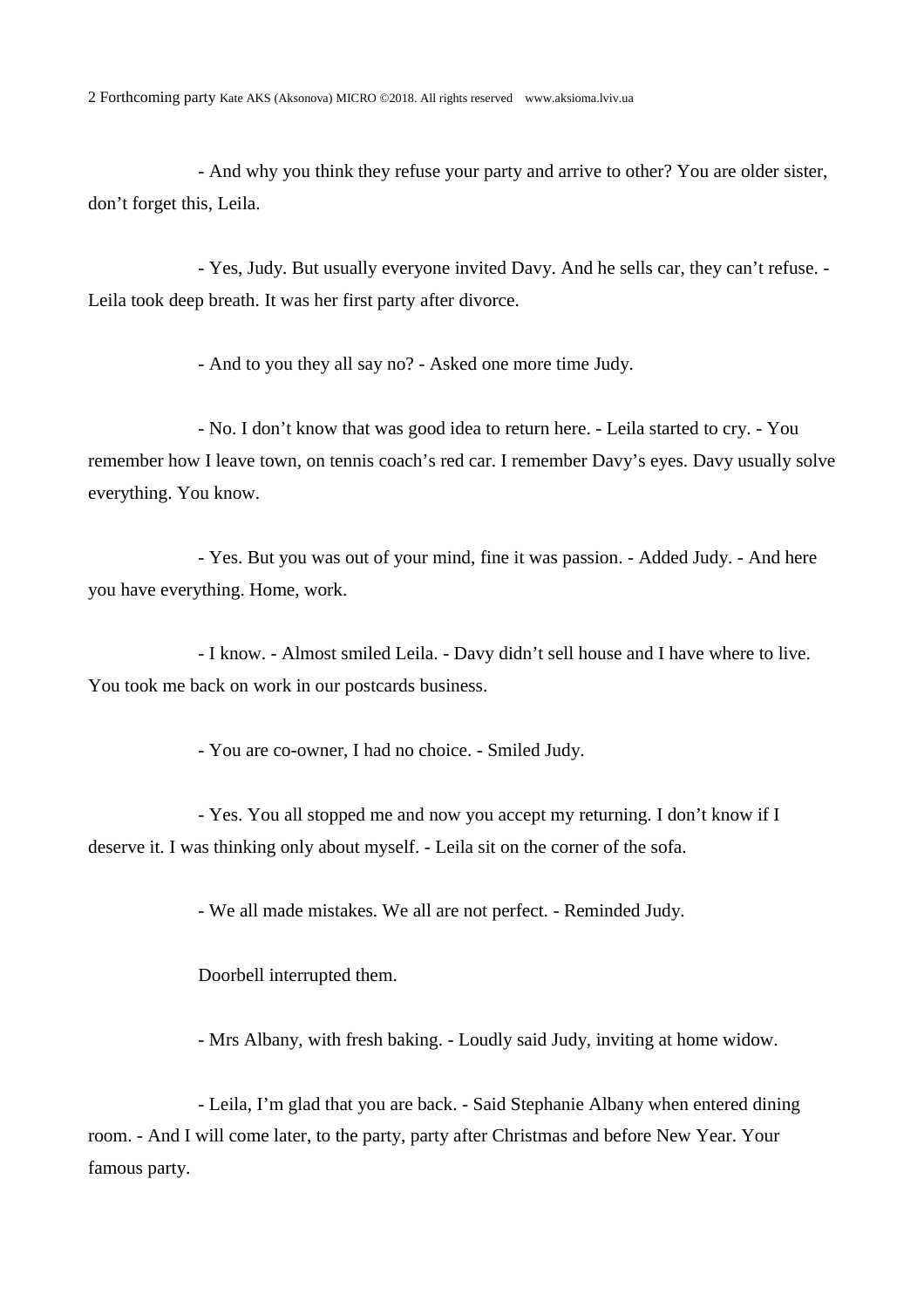- Mrs Albany, I will show where to put it on kitchen. - Suggested Judy.

- Judy, please stop this. - Said Leila.

- What dear? - Nervously asked Judy.

- I saw, on your birthday, like you kissed with Stephanie. Don't lie at least to me. Or to all town. From school we waited when you two run away together. But Stef married that drunkard, it's miracle that she survived in that car accident. And now you call her Mrs Albany.

- Leila, did you finished? - Asked Judy.

- Yes, I am. - Answered Leila.

- Good, please finish preparations to forthcoming party. And town already know, but you was such busy with rebuilding your life that I had no idea how to tell you, my sister, about that. - Stephanie quietly hold Judy's hand.

- Judy, Stef. I am so sorry. I am afraid that no one came. - Leila hugged her sister.

- Leila, it's not the end of the world, if someone missed party. - Said Stephanie.

- It is. - Answered Judy. - She invited Davy. And this is her third hysterics for today. And now Mrs Albany, I will show you were to put bakery.

Doorbell again interrupted them.

- Judy, please open the door. - Asked Leila.

- It's your party, I am busy. - Judy walked to kitchen with Stephanie.

Leila quickly looked at herself in mirror and opened door.

- Davy! - Screamed Leila.